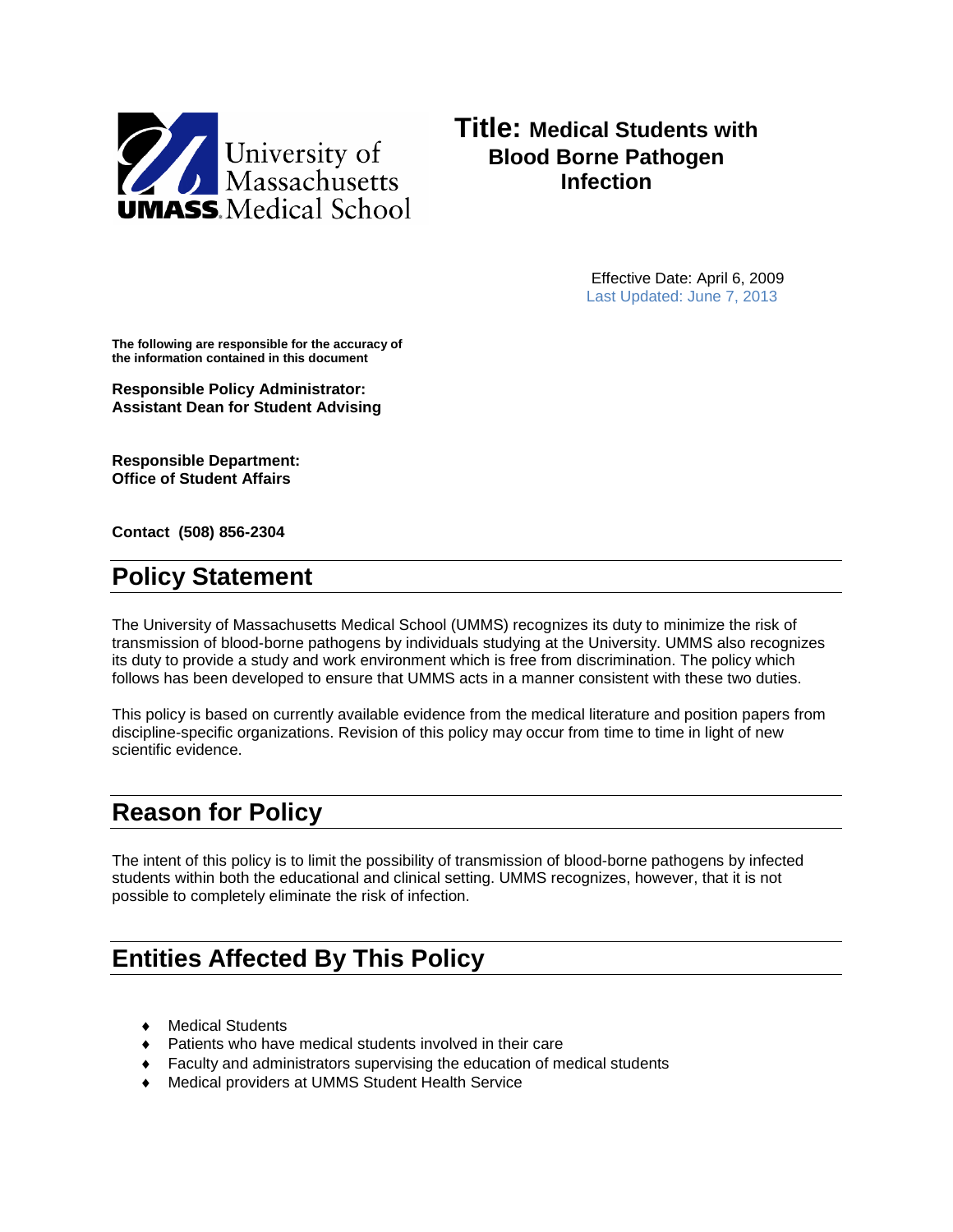# **Related Documents**

Henderson, D.K., Dembry, L., Fishman, N.O., et. al.; **SHEA Guideline for Management of Healthcare Workers Who Are Infected with Hepatitis B Virus, Hepatitis C Virus, and/or Human Immunodefiency Virus;** Infection Control and Hospital Epidemiology**;** 2010; 31:3, 203- 232.

Centers for Disease Control and Prevention; **Updated CDC Recommendations for the Management of Hepatitis B Virus-Infected Health-Care Providers and Students**; MMWR; 2012; 61: 3.

# **Scope**

This policy applies to all medical students enrolled in UMMS sponsored educational programs, including both UMMS students as well as visiting students.

# **Responsibilities**

- The Assistant Dean of Student Advising ensures that infected students follow this policy, monitors their academic program, and provides them with ongoing career guidance.
- The ADA Student Coordinator, working with the Assistant Dean of Student Advising, approves, implements, and monitors educational accommodations for infected students.
- The Office of Admissions requires all matriculating students to sign a statement indicating that they understand and agree to follow this policy.
- The Student Health Service confirms that all infected students are receiving appropriate medical care.

# **Procedures**

### **1. General Considerations.**

To decrease their risk of acquiring or transmitting blood-borne pathogens, all UMMS students involved in patient care will receive training in the principles of Standard Precautions. They will be expected to adhere to those principles at all times within educational and clinical settings. Any student who believes that they may have exposed others to their blood or bodily fluids in a clinical situation has a professional responsibility to notify the attending physician or supervising faculty member and to comply with the applicable reporting and follow-up policies and protocols of the clinical site where the incident occurred. As professionals concerned with the health of others, it is strongly recommended that students involved in such incidents consent to undergoing diagnostic testing for blood-borne pathogens as defined below.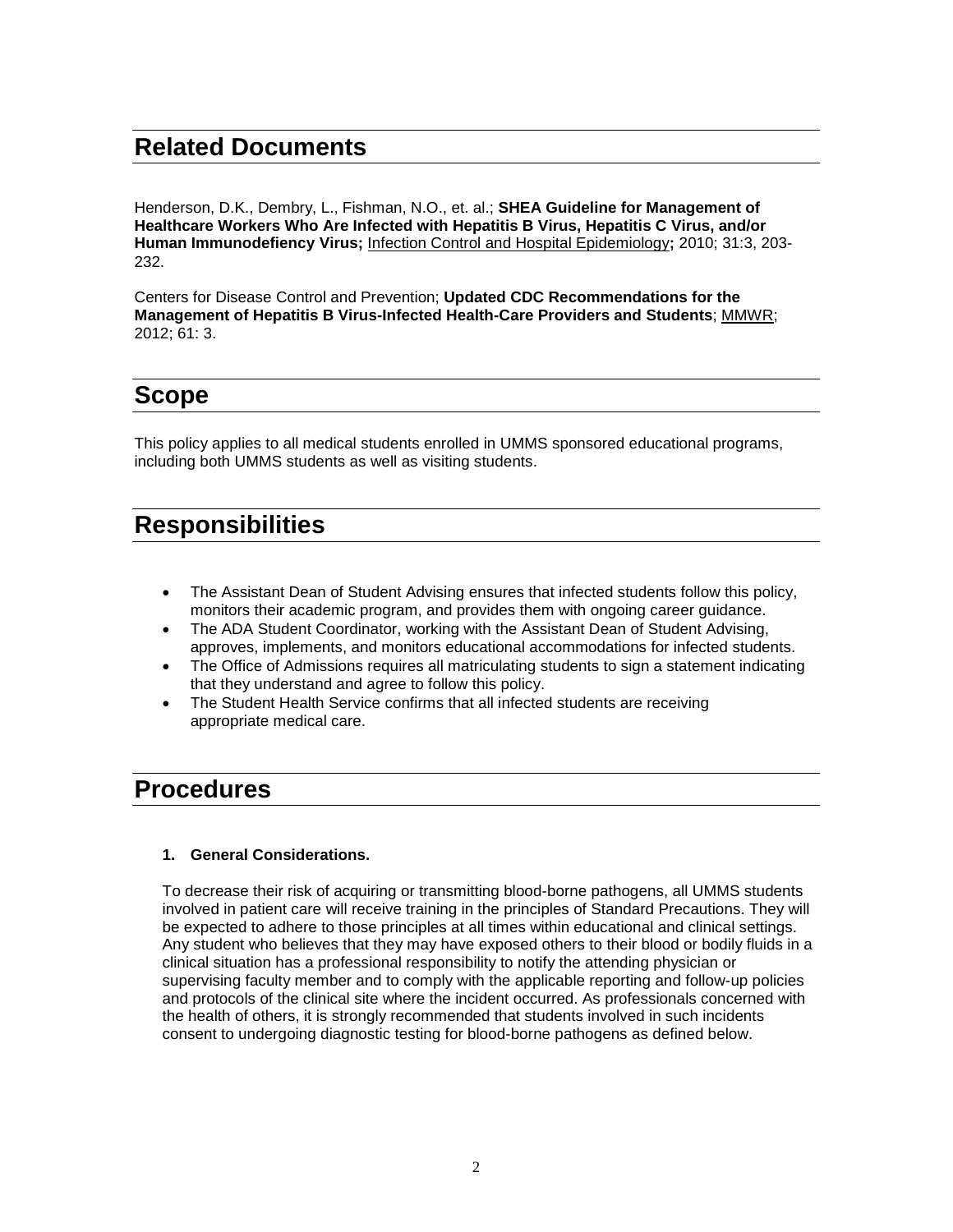### **2. Admission to the Medical School.**

An applicant's HBV, HCV, or HIV serologic status will have no impact on consideration for admission to UMMS.

### **3. Immunization.**

UMMS students are expected to undergo HBV immunization as a condition of admission unless they are (a) already known to be seropositive or (b) can provide proof of prior effective immunization with adequate HBV surface antibody titers. If a student has undergone immunization prior to or on admission to the medical school and remains seronegative, the student will be expected to receive a single booster dose of HBV vaccine and will be retested no sooner than six weeks after that immunization. If still seronegative, the two additional doses of the HBV vaccine will be administered. Should the subsequent HBV surface antibody titer measurement remain negative, then testing for HBV surface antigen will be performed. Students who are found to be HBV surface antigen positive, will be advised to followup with the Student Health Service (see 6. UMMS Student Health Service responsibilities.

### **4. Visiting Students**

Students from other institutions visiting UMMS for clinical rotations must submit serologic confirmation of HBV surface antibody immunity to the UMMS Office of Student Affairs at the time of application. If, despite undergoing the complete HBV immunization series, a visiting student remains seronegative for HBV surface antibody, then the student needs to provide documentation of HBV surface antigen status.

Students who are infected with a blood-borne pathogen must avoid circumstances in which they could potentially transmit their infection to others. It is therefore the professional responsibility of visiting students who are infected with blood-borne pathogens to self identify and report their infection status to the Assistant Dean for Student Advising at least 2 months prior to starting a rotation at UMMS. If, based on current established guidelines, a student is deemed as a significant risk for infecting others with a blood-born pathogen, that student will not be permitted to do rotations in any fields involving exposure-prone procedures.

### **5. Other Serologic Testing.**

UMMS or visiting students are not required to undergo serologic testing for HIV or HCV. However, it is the professional responsibility of the student who may be at risk for HIV or HCV infection to ascertain his/her own serostatus for these infections.

#### **6. UMMS Student Health Service Responsibilities.**

UMMS students infected with a BBP may come to the attention of UMMS student health service (SHS). It is the responsibility of the SHS:

- a) To confirm that the infected student is receiving adequate medical and psychological care, either at the SHS or with the student's personal physician.
- b) To assist with providing, arranging, and coordinating such care if necessary.
- c) To advise the student of precautions to be taken to prevent transmission of their BBP infection, both in terms of patient care activities as well as general lifestyle considerations.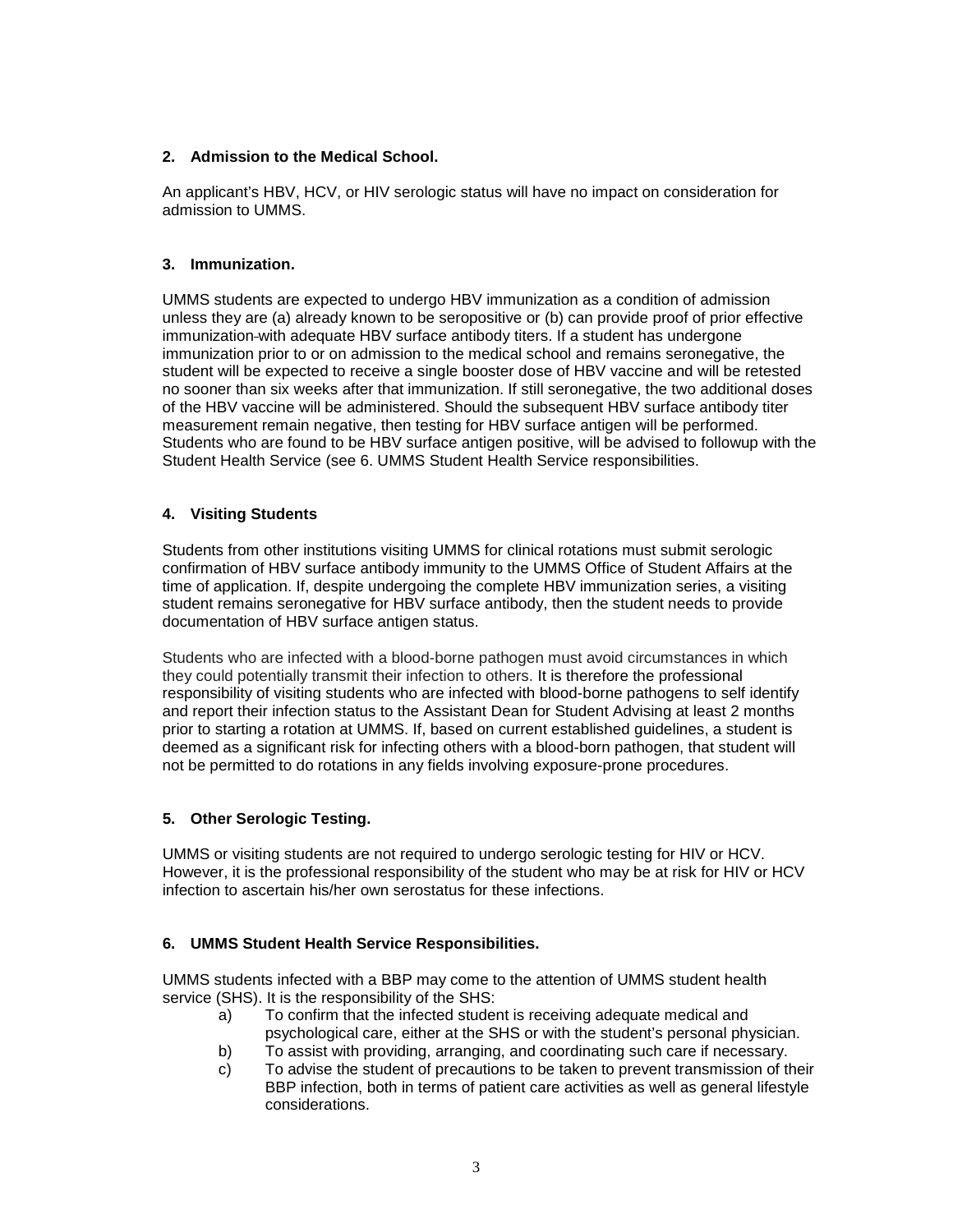- d) To advise the student of signs of possible progression of their disease that would interfere with his/her physical or emotional ability to fulfill educational requirements.
- e) To review the UMMS policy regarding students with blood-borne pathogen infection including explaining the expectation that the student self-identify to the Assistant Dean of Student Advising.
- f) To explain that, as a medical provider involved with the student's health care, the SHS adheres to HIPAA guidelines and will not discuss the student's medical condition without the student's permission.

In addition, the SHS, or the student's personal physician, may be expected to perform semiannual follow-up evaluations of infected students in order to furnish the UMMS BPP Review Panel (see section 10 below) with an update on any changes in the student's degree of infectivity (e.g., viral load, etc.) as well as a statement of written medical clearance ensuring that the student's BBP disease has not progressed to the point of limiting the student's educational capabilities as described in the UMMS Technical Standards.

### **7. Notification.**

Medical students who are infected with HBV, HCV, or HIV have a professional responsibility to self identify their serologic status to the Assistant Dean of Student Advising who is officially designated to oversee the educational program of students who have a BBP infection. Such notification should occur upon enrollment. If a student is diagnosed with a BBP infection after starting medical school, the student should notify the Assistant Dean of Student Advising promptly. Failure to self-report is basis for disciplinary action, up to and including dismissal from the medical school.

### **8. Career Guidance and Educational Monitoring**

Upon notification, the Assistant Dean for Student Advising will begin ongoing meetings with the infected student to:

- a) Review the UMMS policy on students with BBP infection
- b) Confirm and monitor that the student is receiving appropriate medical care
- c) Assist the student with applying for ADA status
- d) Discuss with the student if there is a possibility that s/he may have already participated in patient care activities in which injury to the student may have led to contamination of the patient with the students blood
- e) Provide ongoing intensive career guidance regarding specialty selection
- f) Review and approve all planned elective clinical rotations

The Assistant Dean of Student Advising will also convene a meeting of the UMMS BBP Review Panel to discuss potential modifications in the educational program for the infected student. In the case of a need for an urgent determination, temporary restrictions may be issued by the Assistant Dean for Advising, pending a meeting of the full UMMS BBP Review Panel.

### **9. UMMS BBP Review Panel**

An *ad hoc* panel, known as the UMMS Blood Borne Pathogen Review Panel, will be convened to review each infected student's clinical status. This BBP Review Panel will consist of the following membership: at least two physicians with expertise in infectious disease, two members of the clinical clerkship faculty who perform surgical or obstetrical procedures, a faculty member from the Graduate School of Nursing, the UMMS ADA Student Coordinator,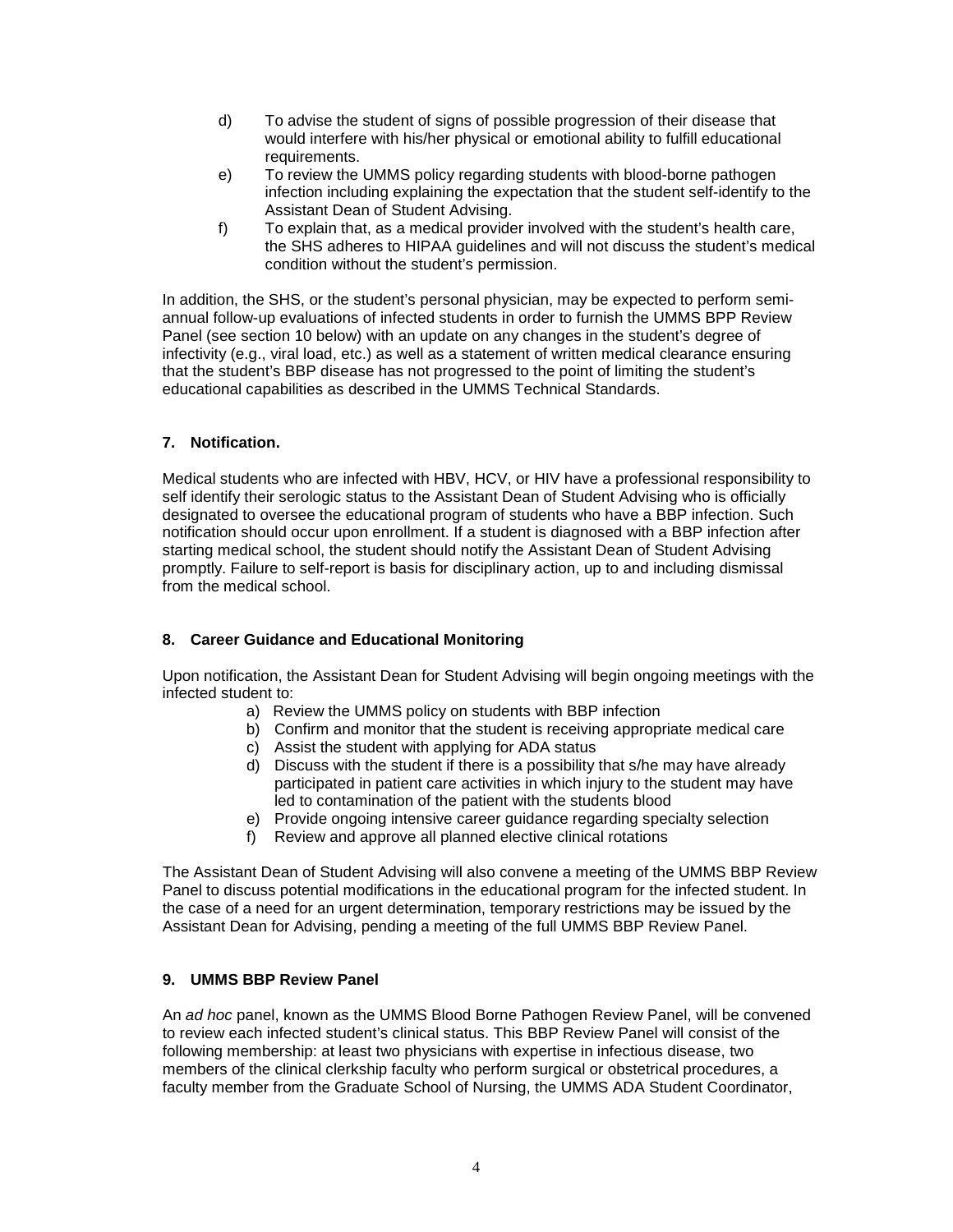and the Assistant Dean of Student Advising (chair). With the student's permission, his/her personal physician will be invited (but not required) to attend the review panel meeting(s).

The UMMS BBP Review Panel will review relevant medical information regarding the infected student and propose any necessary specific modifications in the student's educational program. Each infected student's situation will be assessed individually on a case-by-case basis. The BBP Review Panel will not be informed of the identity of the student. The BBP Review Panel will take into account such factors as type of BBP infection, degree of infectivity (e.g., based on viral load, etc.), basic health of the student, any associated co-morbidities, as well as the particular requirements and locations of upcoming clinical clerkships or other educational experiences, etc. The BBP Review Panel will then make specific recommendations to the ADA student coordinator to help shape the appropriate accommodations to the student's upcoming educational experiences.

Trainees typically have limited experience with performing procedures and are lacking in technical expertise. As such, they are more likely to make errors in procedural technique that could lead to an exposure. In addition, it is reasonable to assume that patients undergoing an exposure prone procedure would be very unlikely to consent to the non-essential participation of an infected student if there is a risk of BBP transmission. For these reasons, the Review Panel may stipulate broader restrictions on an infected student's participation than what is recommended in guidelines concerning experienced health care workers with BBP infection.

### **10. Confidentiality.**

Confidentiality of all information about HIV, HBV, or HCV serostatus will be maintained pursuant to state and Federal laws. The Review Panel will consider the details of the student's serostatus and relevant medical history but will not know any particulars of the student's identity.

On a need-to-know basis, only those clerkship directors who will be providing modifications in the student's educational program will be informed that the student has a blood borne pathogen infection without identifying the specific type of pathogen. It may also be necessary to notify other rotation site supervisors that the student is "sharps restricted." These individuals will not be informed about the student's particular disease. The individual clinical sites where students train also may have additional reporting requirements depending upon procedures and activities to be performed by medical students at that site.

### **11. Accommodations.**

In compliance with the **American with Disabilities Act Amendments Act** of 2008 (ADAAA) students living with blood-borne diseases are to be treated like anyone else having a "disability" for the purposes of admission and retention at UMMS. UMMS is committed to nondiscrimination of disabled individuals and makes reasonable accommodations to enable them to complete their medical education. Reasonable accommodations may be made in the MD degree program for infected students so that they will not necessarily be prevented by their blood-borne pathogen disease status from completing an MD degree. Accommodations should be designed such that the infected student has every reasonable opportunity to excel.

The UMMS BPP Review Panel will work with the UMMS Student ADA Coordinator to provide the student with reasonable accommodations where needed. An accommodation is not considered reasonable if it alters the fundamental nature or requirements of an educational program, imposes an undue hardship, or fails to eliminate or substantially reduce a direct threat to the health or safety of others. Infected students, like all students, must meet the UMMS technical standards.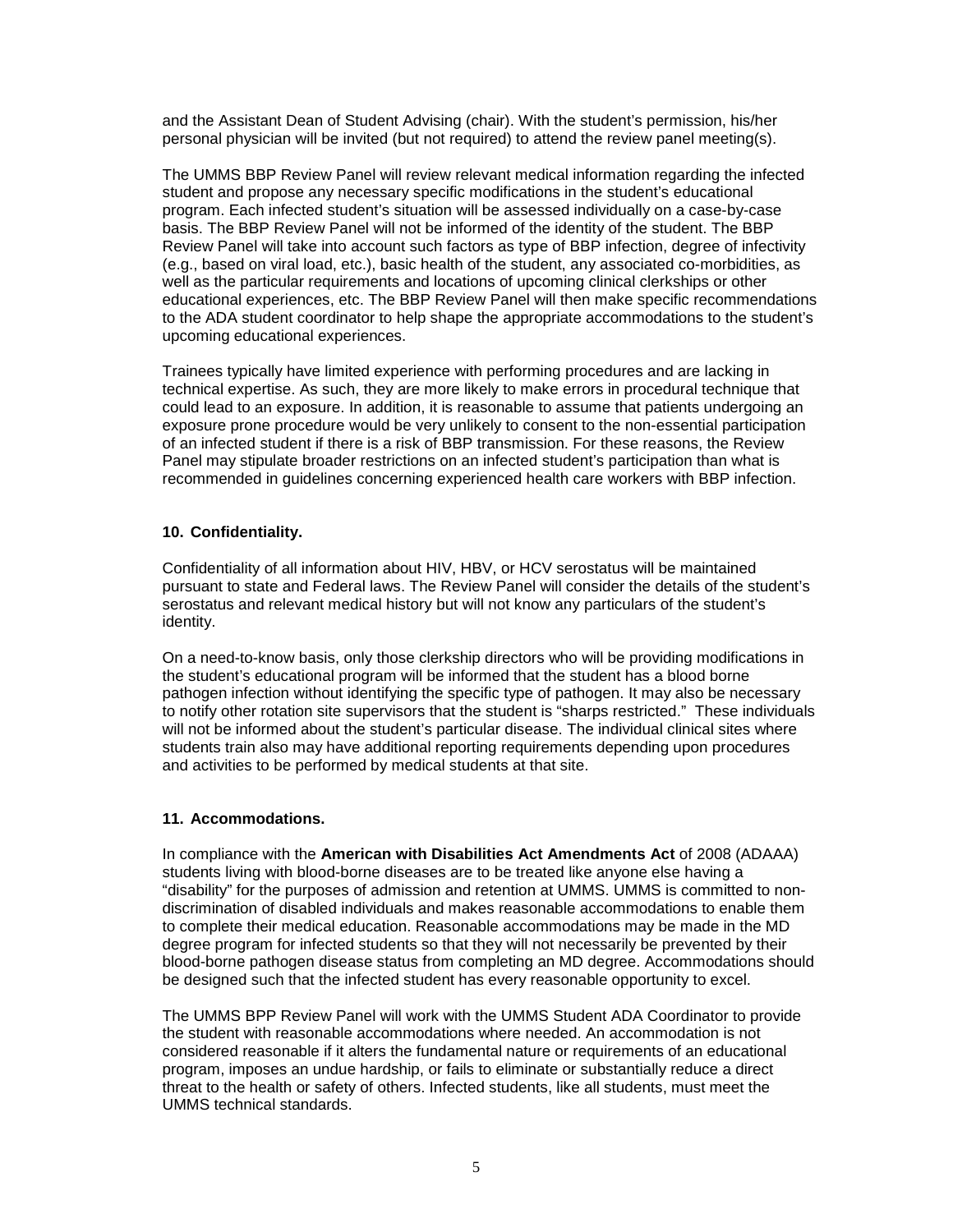Prior to starting a rotation that the UMMS BPP Review Panel considers as a potential risk for exposure, the infected student must meet with the Clerkship Director so that restrictions on the student's participation can be clearly defined.

### **12. General Principles Governing Clinical Activities of Infected Students.**

Each student with BBP infection will have an individualized educational program designed by the UMMS BBP Review Panel. There are, however, some general guidelines that apply to all infected students. In addition to practicing Standard Precautions, students with BBP infection should:

- a) Always double glove any time gloves are to be worn.
- b) If at risk of transmitting infection, not participate in exposure-prone procedures, which at a minimum include the following:
	- i. digital palpation of a needle in body cavity
	- ii. simultaneous presence of the student's fingers and a needle, other sharp instrument, or sharp tissues (e.g., teeth, spicules of bone, etc.) in a poorly visualized or highly confined anatomic space
	- iii. see appendix for detailed list of specific exposure prone procedures
- c) In the clinical setting, if an infected student is asked to assume a role in a procedure which may put a patient at risk, s/he should decline participation and indicate that s/he is "sharps restricted."
- d) If a glove or any other body part of an infected student is entered or nicked by a needle or sharp instrument, that instrument will be discarded or removed and cleaned, and the student will retire from the procedure.
- e) If an infected student sustains an injury that may have exposed a patient to the infected student's blood or bodily fluid, the student shall immediately notify the patient's attending physician or the responsible faculty member about the incident, and also comply with the applicable reporting and follow-up policies and protocols of the clinical site where the incident occurred. The attending physician should then communicate with the appropriate institutional officials (i.e., risk management, etc.), to initiate a full disclosure process.
- f) On a case-by-case basis, infected students may be required to provide the UMMS Blood-Borne Pathogen Review Panel with updated information from their health care provider. Such reports will be requested at intervals not to exceed 6 months and may include the following:
	- i. A current statement from the student's medical provider confirming that the student's overall condition is sufficiently healthy so as to be able to perform expected duties on clinical rotations as described in the Technical Standards found in the UMMS Student Handbook.
	- ii. Appropriate recent laboratory tests confirming that the student's potential infectivity has not changed since the Review Panel issued their recommendations.

#### **13. General Principles Governing Educational Programs of Infected Students.**

For the required clerkships and other required clinical experiences considered higher risk for potentially exposing patients to blood borne pathogens, infected students will preferentially be assigned to rotation sites where the content and structure of their educational experience can be most closely supervised.

To ensure that appropriate restrictions and accommodations are put in place for all clinical situations where patients or others are potentially at risk, the infected student is required to seek authorization from the Assistant Dean for Student Advising for all elective clinical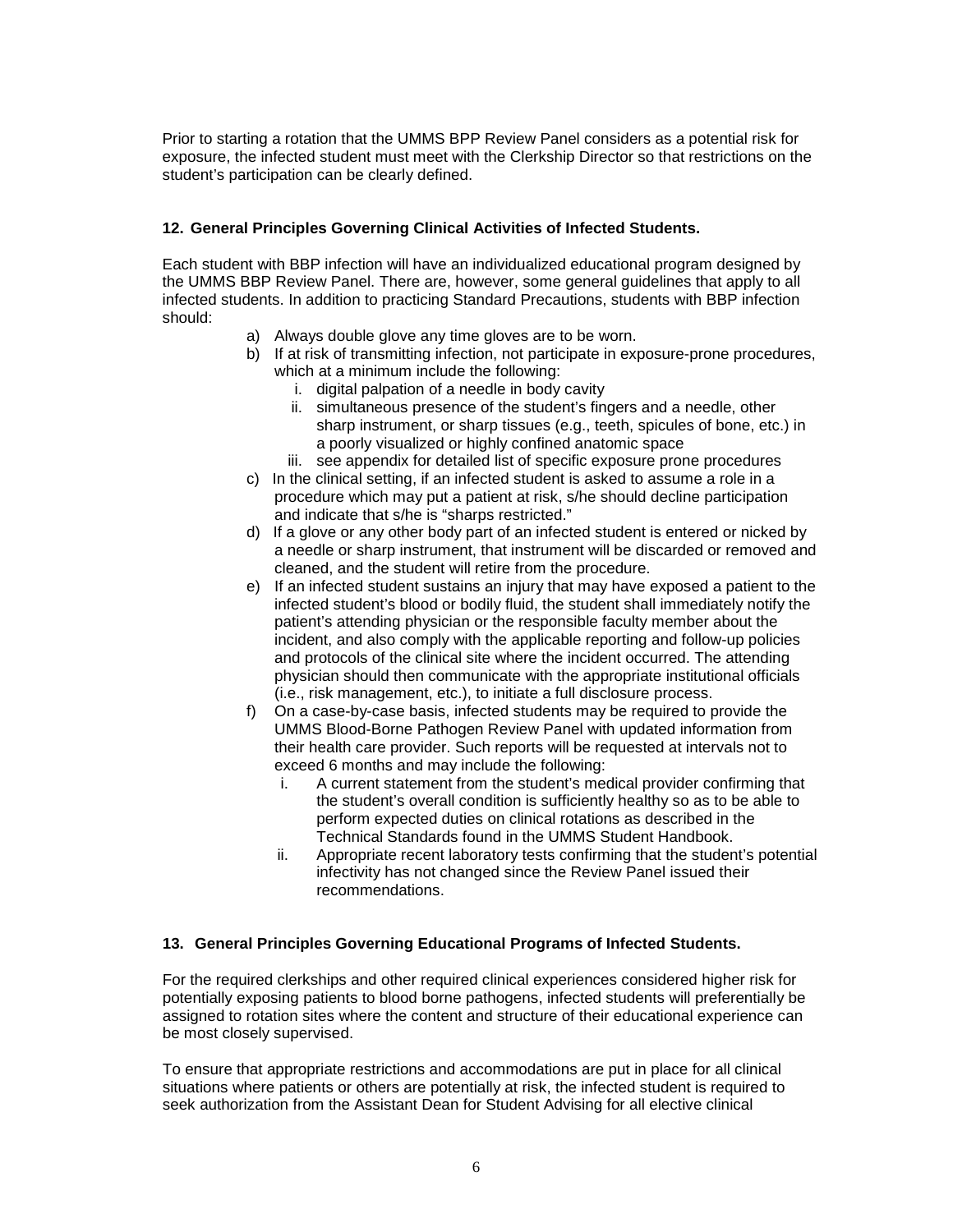rotations. The Assistant Dean for Student Advising must also be notified of any changes in the student's schedule of clinical experiences. Infected students who are at risk for transmitting a blood borne pathogen may not be permitted to do elective rotations in specialty areas involving exposure prone procedures. . If the student disagrees with such a determination, s/he may appeal to the UMMS Blood Borne Pathogen Review Panel.

Infected UMMS students wishing to do an elective rotation away will need to follow the Blood Borne Pathogen Policy of the host institution.

# **Definitions**

- a. *Blood-borne Pathogen (BBP)*: Any microbiologic agent capable of being transmitted via contact with the blood of an infected individual. Most notably, this definition includes, but is not limited to, the human immunodeficiency virus (HIV), hepatitis-B virus (HBV), and hepatitis-C virus (HCV).
- b. *Exposure Prone Procedures*: Procedures during which BBP transmission is definitely or theoretically possible. (see appendix)
- c. *Infected Student*: A students who has a BBP infection.
- d. *Student or Medical Student*: Any student registered in the UMMS MD or MD/PhD educational program, including visiting medical students.
- *e. de minimis: Concerning things that are so minor as to be negligible, trivial or trifling.*

# **Abbreviations**

- a. **ADA**: American with Disabilities Act
- b. **BBP**: blood borne pathogen
- c. **CDC**: Centers for Disease Control and Prevention
- d. **EPP**: exposure prone procedure
- e. **HBV**: hepatitis B virus
- f. **HCV**: hepatitis C virus
- g. **HIV**: human immunodeficiency virus
- h. **SHEA**: Society for Healthcare Epidemiology of America
- i. **SHS**: UMMS Student Health Service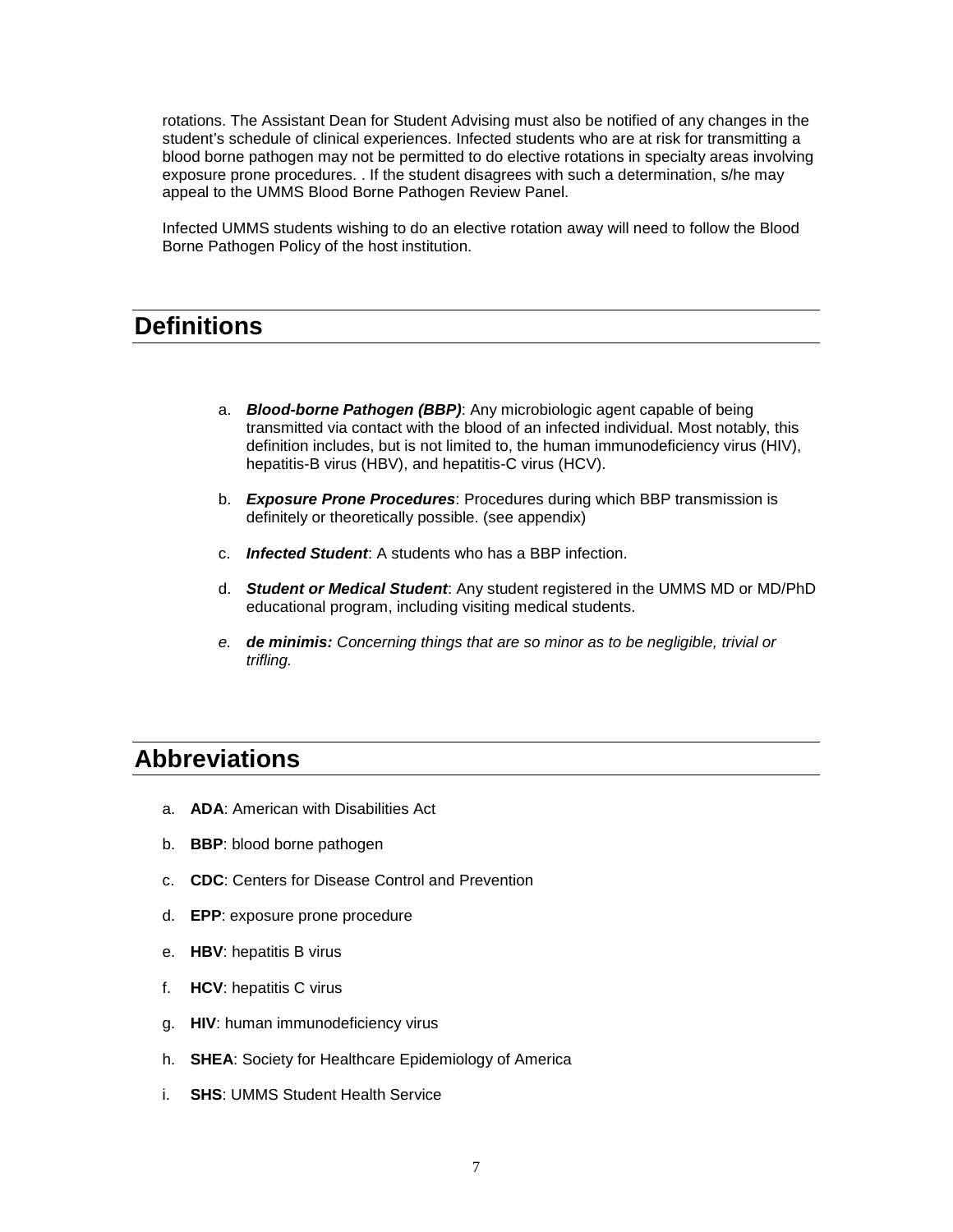**Approvals** 

Responsible Policy Administrator: Assistant Dean for Student Advising

<u>UM UUM Puraum</u>

Chair, Educational Policy Committee

 $\frac{1}{\sqrt{2}}$ une 2, 2013 Date

<u>June 4, 2013</u>

de 1919<br>Service<br>Anima June 7, 2013 Date

# **Forms / Instructions**

 $\bullet$ 

- Policy Summary Statement re: Students infected with a Blood-Borne Pathogen  $\bullet$ (requires matriculating student's signature)
	- Policy Summary Statement re: Visiting Students and Blood-Borne Pathogen Infection (requires visiting student's signature)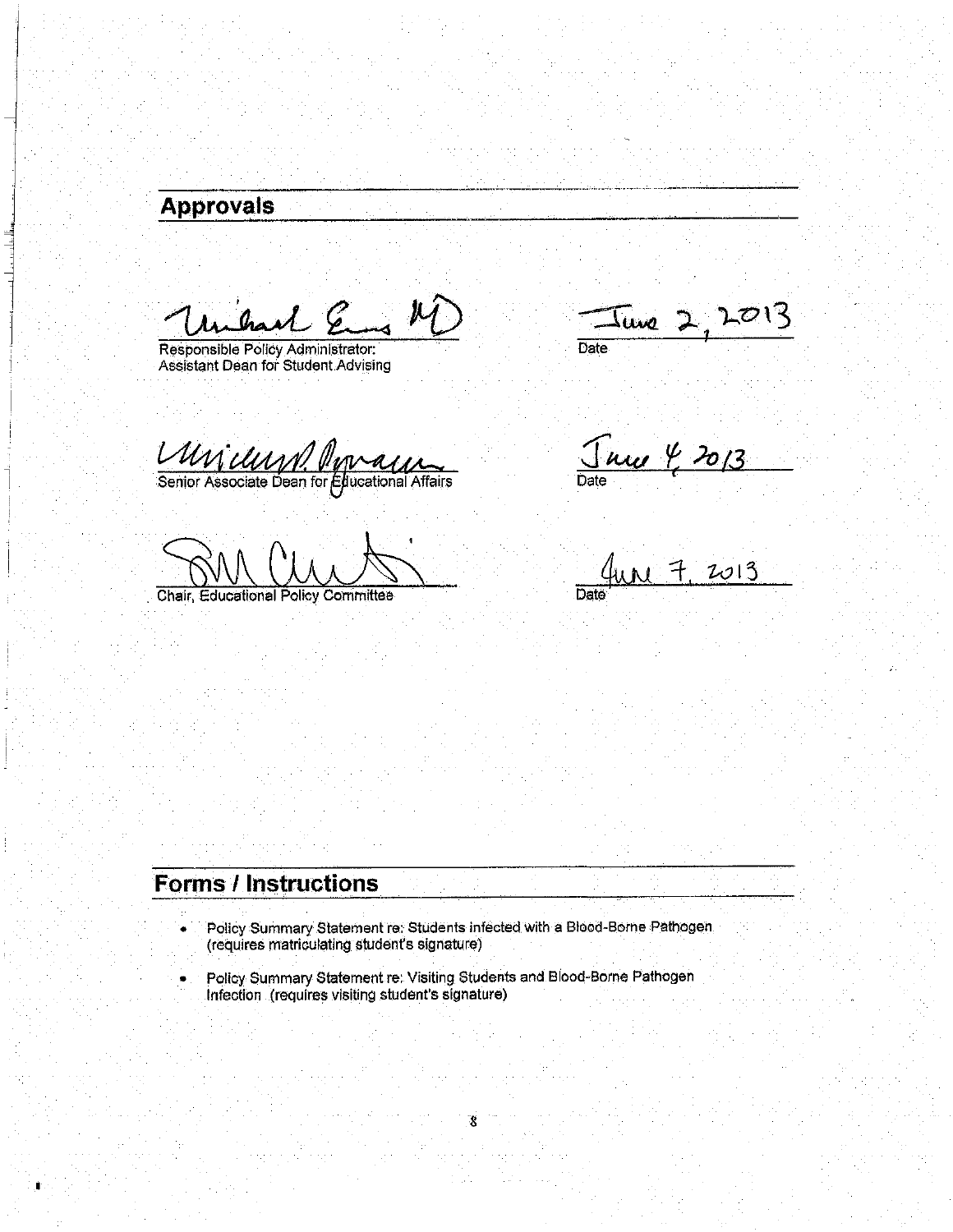## **Appendices**

## Appendix 1: Resources: current guidelines regarding exposure prone procedures for infected health care workers

From: Centers for Disease Control and Prevention; Updated CDC Recommendations for the Management of Hepatitis B Virus-Infected Health-Care Providers and Students; MMWR; 2012; 61: 3.

BOX. CDC classification of exposure-prone patient care procedures

Category I. Procedures known or likely to pose an increased risk of percutaneous injury to a health-care provider that have resulted in provider-to-patient transmission of hepatitis B virus (HBV)

These procedures are limited to major abdominal, cardiothoracic, and orthopedic surgery, repair of major traumatic injuries, abdominal and vaginal hysterectomy, caesarean section, vaginal deliveries, and major oral or maxillofacial surgery (e.g., fracture reductions). Techniques that have been demonstrated to increase the risk for health-care provider percutaneous injury and providerto-patient blood exposure include

- · digital palpation of a needle tip in a body cavity and/or
- the simultaneous presence of a health care provider's fingers and a needle or other sharp instrument or object (e.g., bone spicule) in a poorly visualized or highly confined anatomic site.

Category I procedures, especially those that have been implicated in HBV transmission, are not ordinarily performed by students fulfilling the essential functions of a medical or dental school education.

Category II. All other invasive and noninvasive procedures

These and similar procedures are not included in Category I as they pose low or no risk for percutaneous injury to a health-care provider or, if a percutaneous injury occurs, it usually happens outside a patient's body and generally does not pose a risk for provider-to-patient blood exposure. These include

- · surgical and obstetrical/gynecologic procedures that do not involve the techniques listed for Category I;
- the use of needles or other sharp devices when the health-care provider's hands are outside a body cavity (e.g., phlebotomy, placing and maintaining peripheral and central intravascular lines, administering medication by injection, performing needle biopsies, or lumbar puncture);
- · dental procedures other than major oral or maxillofacial surgery;
- · insertion of tubes (e.g., nasogastric, endotracheal, rectal, or urinary catheters):
- · endoscopic or bronchoscopic procedures;
- internal examination with a gloved hand that does not involve the use of sharp devices (e.g., vaginal, oral, and rectal examination; and
- procedures that involve external physical touch (e.g., general physical or eye examinations or blood pressure checks).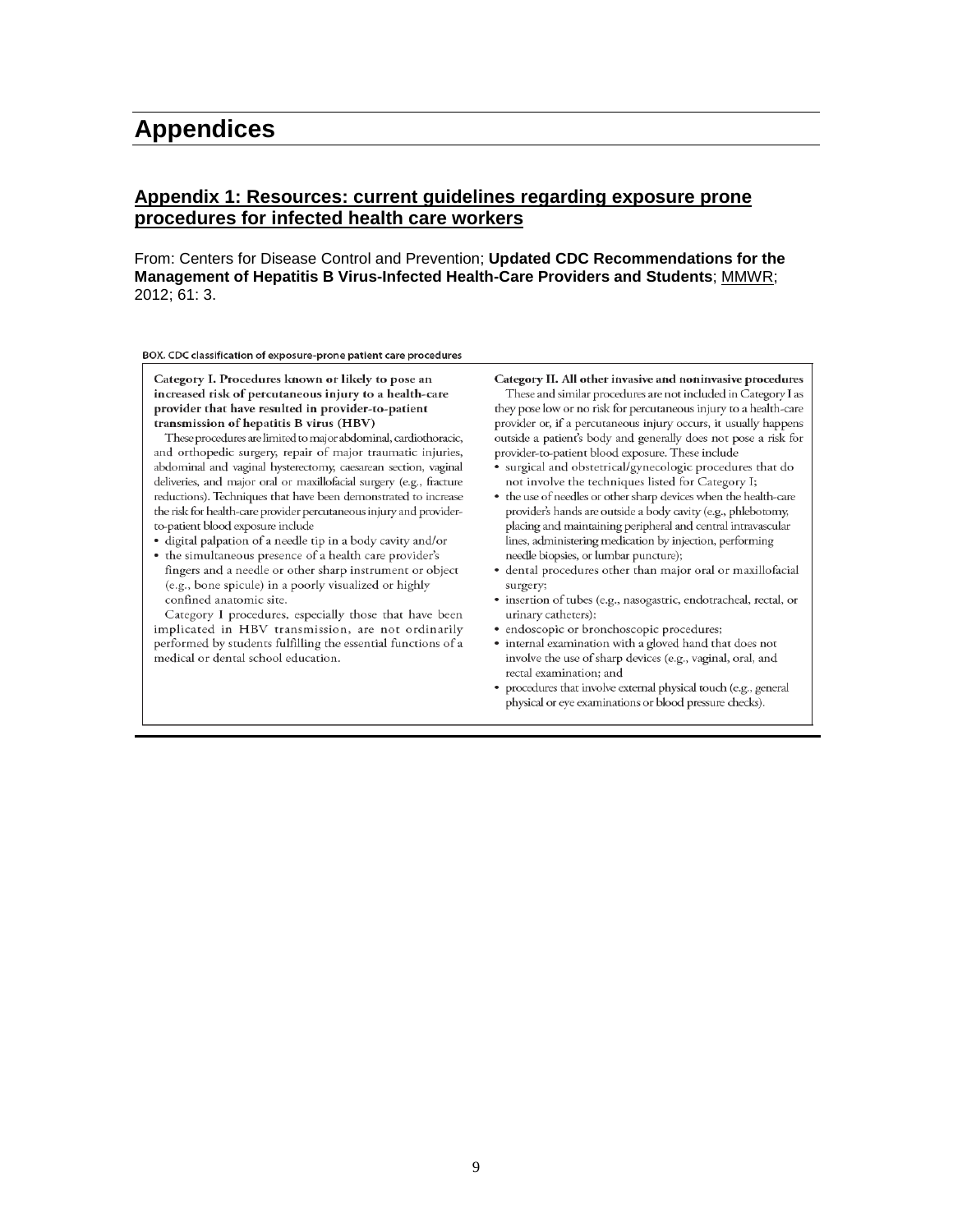## **Appendix 2: Policy Summary Statement re: Students Infected with a Blood-Borne Pathogen (for student signature)**

## **All matriculating students are required to sign this statement as a condition of admission**

The University of Massachusetts is committed to a policy of non-discrimination and protecting the legal rights and privacy of students infected with blood-borne pathogens while also protecting the health of the public. A student who is infected may attend the University of Massachusetts School of Medicine; however, certain restrictions may be imposed on the scope of the infected student's training. Actual recommendations and advice to the student will depend on current medical findings and standards of practice.

All matriculated UMMS students will have their Hepatitis B immunity status confirmed as part of the School's immunization policy. Although testing for hepatitis C and human immunodeficiency virus is not required for attendance at UMMS, it is the professional responsibility of any student who has risk factors for these diseases to make arrangements for serologic testing.

Students who are aware that they are infected with a blood-borne pathogen [including but not limited to Hepatitis B virus (HBV), Hepatitis C virus (HCV), and Human Immunodeficiency virus (HIV)], if not currently under the care of a personal physician, are strongly urged to contact the Student Health Service so that appropriate medical treatment may be instituted or continued.

Students infected with a blood-borne pathogen must avoid circumstances in which they could potentially transmit their infection to others. They are required, therefore, to disclose their infection status to the Assistant Dean for Student Advising in order to arrange any necessary adjustments to their educational program. Such notification is considered a professional responsibility of the student, and failure to disclose blood-borne pathogen infection status will be grounds for disciplinary action, up to and including dismissal from the medical school.

The University of Massachusetts School of Medicine reserves the right to restrict students who may transmit blood-borne pathogens from situations that place others at risk. Reasonable adjustments will be made for any student who has tested positive for a blood-borne pathogen to be able to continue medical education. Restrictions and adjustments will be determined on a case-bycase basis by the UMMS Blood-Borne Pathogen Review Panel. In addition, the Assistant Dean for Student Advising will provide career guidance and elective rotation oversight to all students who have a blood-borne pathogen infection. Every reasonable effort shall be made to maintain confidentiality regarding the blood-borne pathogen status of students. Nevertheless, before an infected student begins a clerkship; directors and supervisors of that clerkship may be informed on a need-to-know-basis of limitations imposed on the student's activities. In the event that an urgent determination is required, the Assistant Dean for Student Advising will issue temporary restrictions.

The full **UMMS Policy regarding Students Infected with a Blood Borne Pathogen** contains a list of some of the procedures which infected students may not be allowed to undertake or participate in. Students infected with blood-borne pathogens should be aware that, based on current medical knowledge and practice, they may be restricted from future residency training and specialty practices which require the performance risk-prone procedures.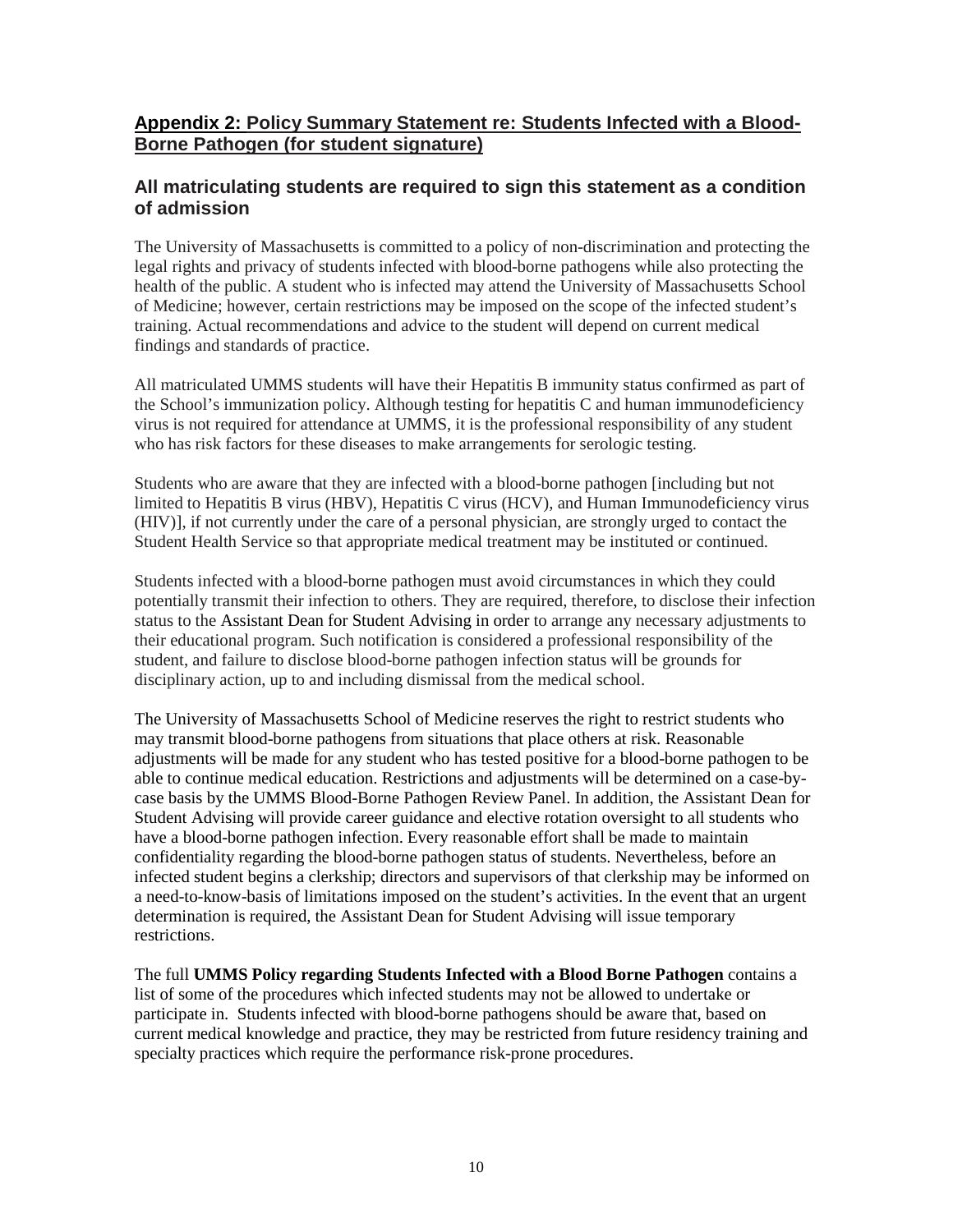A student infected with HBV, HCV, or HIV may continue in the MD program as long as he or she is able to carry out the physical and intellectual activities of all students as outlined in the UMMS Technical Standards.

Demonstrated competence on Standard Precautions is required of all students in clinical programs of the University of Massachusetts School of Medicine. Any student who may have exposed others to their blood or bodily fluids in a clinical situation has a professional responsibility to notify the patient's attending physician or supervising faculty member and to comply with the applicable reporting and follow-up policies and protocols of the clinical site where the incident occurred. As professionals concerned with the health of others, it is strongly recommended that students involved in such incidents consent to undergoing diagnostic testing for blood-borne pathogens as defined in the school's policy on "Medical Students with Blood Borne Pathogen Infection."

In addition to the UMMS Policy, students on clinical rotations are also subject to the blood-borne pathogen disease policies for health care workers at those individual host sites.

The complete **UMMS Policy regarding** Medical Students with Blood Borne Pathogen Infection can be found in the UMMS Student Handbook.

I have read and understand the above Policy Statement on Blood-Borne Pathogen Infection

Signature:\_\_\_\_\_\_\_\_\_\_\_\_\_\_\_\_\_\_\_\_\_\_\_\_\_\_\_\_\_\_\_\_\_\_\_\_\_\_\_\_\_\_\_ Date:\_\_\_\_\_\_\_\_\_\_\_\_\_\_\_\_\_\_\_\_\_\_

Print Name: \_\_\_\_\_\_\_\_\_\_\_\_\_\_\_\_\_\_\_\_\_\_\_\_\_\_\_\_\_\_\_\_\_\_ AMCAS number: \_\_\_\_\_\_\_\_\_\_\_\_\_\_\_\_\_\_\_\_\_